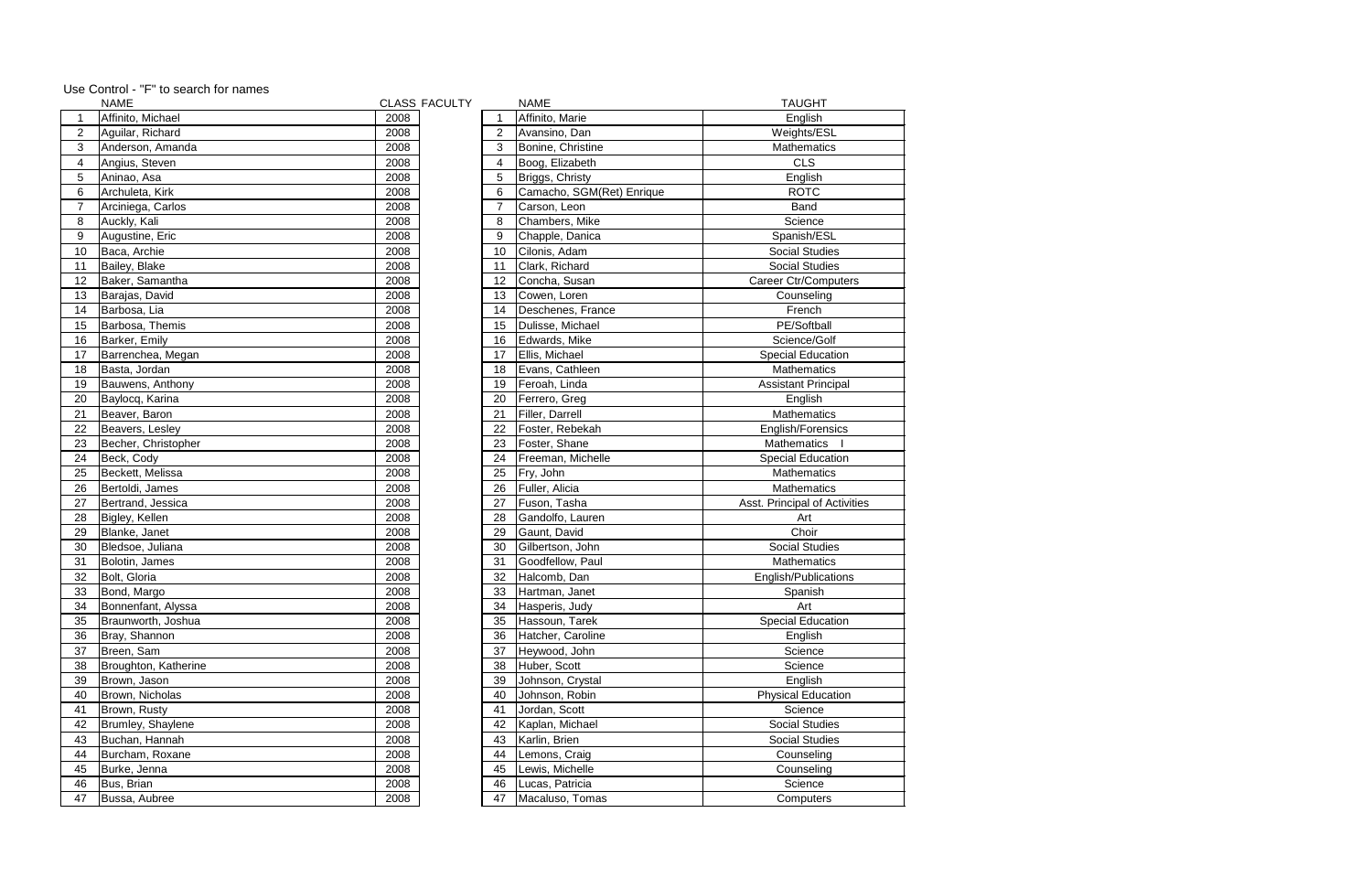| 48 | Callister, Liam        | 2008 | 48 | Lock, Suneeti             | English                     |
|----|------------------------|------|----|---------------------------|-----------------------------|
| 49 | Canak, Eliot           | 2008 | 49 | Macfee, Laurie            | Art                         |
| 50 | Cardinal, Brendan      | 2008 | 50 | MacKay, Matt              | <b>Business/Computers</b>   |
| 51 | Carlson, Sara          | 2008 | 51 | Malvino, Sparrow          | English                     |
| 52 | Cercek, Nick           | 2008 | 52 | Marin, Sue                | <b>Physical Education</b>   |
| 53 | Cervalli, Jordan       | 2008 | 53 | Mattick, Jason            | <b>Mathematics</b>          |
| 54 | Chambers, Delaney      | 2008 | 54 | McCart, Christopher       | <b>Social Studies</b>       |
| 55 | Chan, Diane            | 2008 | 55 | McClellan, Brad           | English                     |
| 56 | Chavez, Kathleen       | 2008 | 56 | McKillip, Theresa         | English                     |
| 57 | Cheng, Connie          | 2008 | 57 | Meinert, Michael          | Science                     |
| 58 | Choi, Mee              | 2008 | 58 | Moberg, Laura             | <b>Social Studies</b>       |
| 59 | Christopher, Gregory   | 2008 | 59 | Molder, Stephen           | <b>Special Education</b>    |
| 60 | Cladianos, Allison     | 2008 | 60 | Neace, Hannah             | Drama                       |
| 61 | Clark, Garrett         | 2008 | 61 | Ochs, Matthew             | <b>Social Studies</b>       |
| 62 | Clements, Angela       | 2008 | 62 | Olson, Karen              | Special Education           |
| 63 | Cliff, Victoria        | 2008 | 63 | <b>Ouellette, Patrick</b> | Math                        |
| 64 | Cloninger, Amanda      | 2008 | 64 | Pace, Jim                 | <b>Plato/Social Studies</b> |
| 65 | Clowers, Benjamin      | 2008 | 65 | Padgett, Pete             | <b>Athletic Director</b>    |
| 66 | Cole, Tara Marie       | 2008 | 66 | Peel, Amy                 | Science                     |
| 67 | Conrad, Casey          | 2008 | 67 | Phillips, Natividad       | Spanish                     |
| 68 | Cooke, Taylor          | 2008 | 68 | Poole, Gabrielle          | English                     |
| 69 | Cowen, Elizabeth       | 2008 | 69 | Porter, Valerie           | Science                     |
| 70 | Cukrov, Mitchell       | 2008 | 70 | Potter, Mike              | <b>Mathematics</b>          |
| 71 | Czyz, Aleksander       | 2008 | 71 | Powers, Keri              | Mathematics                 |
| 72 | Dailey, Morgan         | 2008 | 72 | Priddy, Jamie             | English                     |
| 73 | Daters, Kyle           | 2008 | 73 | Quinlan, Diana            | <b>Business</b>             |
| 74 | Davis, Christalyn      | 2008 | 74 | Riley, Polly              | Special Education           |
| 75 | Davis, Henry           | 2008 | 75 | Rillon, SGM(Ret) Ronald   | <b>HSROTC</b>               |
| 76 | Davis, Matthew         | 2008 | 76 | Rodriguez, Sue            | Counselor                   |
| 77 | Deane, Cameron         | 2008 | 77 | Rothe, Brian              | <b>Assistant Principal</b>  |
| 78 | Dearagon, Jessica      | 2008 | 78 | Rudolph, Joan             | English                     |
| 79 | Delrio, Selene         | 2008 | 79 | Schnabel, LTC(Ret) J.D.   | <b>HSROTC</b>               |
| 80 | Delrosario, Joseph     | 2008 | 80 | Schouweiler, Peter        | <b>Social Studies</b>       |
| 81 | Dematei, Joseph        | 2008 | 81 | Sellers, Joe              | PE/Weights                  |
|    | 82   Derheim, Samantha | 2008 | 82 | Shoda, Adam               | Science                     |
| 83 | Dericco, Zachary       | 2008 | 83 | Spalka, Monica            | Health                      |
| 84 | Dillon, Riley          | 2008 | 84 | Stefonowics, Jennifer     | Math                        |
| 85 | Disalvo, Samantha      | 2008 | 85 | Suarez, Jennifer          | Spanish                     |
| 86 | Dixon, Josiah          | 2008 | 86 | Sullivan, Robert          | Principal                   |
| 87 | Doan, Daryl            | 2008 | 87 | Tomac, Jeff               | Counselor                   |
| 88 | Doerries, David        | 2008 | 88 | Van Bavel, Cynthia        | Counseling                  |
| 89 | Duchesneau, Taylor     | 2008 | 89 | Wallace, Ronda            | English                     |
| 90 | Dunagan, Shawnee       | 2008 | 90 | Walsh, Liz                | English/Yearbook            |
| 91 | Dunn, Allison          | 2008 | 91 | Wetzler, Kelly            | <b>Sodcial Studies</b>      |
| 92 | Dupuis, Sarah          | 2008 | 92 | Whiteley, Barbara         | Library                     |
| 93 | Dusek, Kevin           | 2008 | 93 | Worthen, Bryon            | Mathematics                 |
|    |                        |      |    |                           |                             |

| 48 | Callister, Liam      | 2008 | 48 | Lock, Suneeti           | English                  |
|----|----------------------|------|----|-------------------------|--------------------------|
| 49 | Canak, Eliot         | 2008 | 49 | Macfee, Laurie          | Art                      |
| 50 | Cardinal, Brendan    | 2008 | 50 | MacKay, Matt            | <b>Business/Comput</b>   |
| 51 | Carlson, Sara        | 2008 | 51 | Malvino, Sparrow        | English                  |
| 52 | Cercek, Nick         | 2008 | 52 | Marin, Sue              | <b>Physical Educati</b>  |
| 53 | Cervalli, Jordan     | 2008 | 53 | Mattick, Jason          | Mathematics              |
| 54 | Chambers, Delaney    | 2008 | 54 | McCart, Christopher     | <b>Social Studies</b>    |
| 55 | Chan, Diane          | 2008 | 55 | McClellan, Brad         | English                  |
| 56 | Chavez, Kathleen     | 2008 | 56 | McKillip, Theresa       | English                  |
| 57 | Cheng, Connie        | 2008 | 57 | Meinert, Michael        | Science                  |
| 58 | Choi, Mee            | 2008 | 58 | Moberg, Laura           | <b>Social Studies</b>    |
| 59 | Christopher, Gregory | 2008 | 59 | Molder, Stephen         | <b>Special Education</b> |
| 60 | Cladianos, Allison   | 2008 | 60 | Neace, Hannah           | Drama                    |
| 61 | Clark, Garrett       | 2008 | 61 | Ochs, Matthew           | <b>Social Studies</b>    |
| 62 | Clements, Angela     | 2008 | 62 | Olson, Karen            | <b>Special Educatio</b>  |
| 63 | Cliff, Victoria      | 2008 | 63 | Ouellette, Patrick      | Math                     |
| 64 | Cloninger, Amanda    | 2008 | 64 | Pace, Jim               | Plato/Social Stud        |
| 65 | Clowers, Benjamin    | 2008 | 65 | Padgett, Pete           | <b>Athletic Directo</b>  |
| 66 | Cole, Tara Marie     | 2008 | 66 | Peel, Amy               | Science                  |
| 67 | Conrad, Casey        | 2008 | 67 | Phillips, Natividad     | Spanish                  |
| 68 | Cooke, Taylor        | 2008 | 68 | Poole, Gabrielle        | English                  |
| 69 | Cowen, Elizabeth     | 2008 | 69 | Porter, Valerie         | Science                  |
| 70 | Cukrov, Mitchell     | 2008 | 70 | Potter, Mike            | Mathematics              |
| 71 | Czyz, Aleksander     | 2008 | 71 | Powers, Keri            | Mathematics              |
| 72 | Dailey, Morgan       | 2008 | 72 | Priddy, Jamie           | English                  |
| 73 | Daters, Kyle         | 2008 | 73 | Quinlan, Diana          | <b>Business</b>          |
| 74 | Davis, Christalyn    | 2008 | 74 | Riley, Polly            | <b>Special Education</b> |
| 75 | Davis, Henry         | 2008 | 75 | Rillon, SGM(Ret) Ronald | <b>HSROTC</b>            |
| 76 | Davis, Matthew       | 2008 | 76 | Rodriguez, Sue          | Counselor                |
| 77 | Deane, Cameron       | 2008 | 77 | Rothe, Brian            | <b>Assistant Princip</b> |
| 78 | Dearagon, Jessica    | 2008 | 78 | Rudolph, Joan           | English                  |
| 79 | Delrio, Selene       | 2008 | 79 | Schnabel, LTC(Ret) J.D. | <b>HSROTC</b>            |
| 80 | Delrosario, Joseph   | 2008 | 80 | Schouweiler, Peter      | <b>Social Studies</b>    |
| 81 | Dematei, Joseph      | 2008 | 81 | Sellers, Joe            | PE/Weights               |
| 82 | Derheim, Samantha    | 2008 | 82 | Shoda, Adam             | Science                  |
| 83 | Dericco, Zachary     | 2008 | 83 | Spalka, Monica          | Health                   |
| 84 | Dillon, Riley        | 2008 | 84 | Stefonowics, Jennifer   | Math                     |
| 85 | Disalvo, Samantha    | 2008 | 85 | Suarez, Jennifer        | Spanish                  |
| 86 | Dixon, Josiah        | 2008 | 86 | Sullivan, Robert        | Principal                |
| 87 | Doan, Daryl          | 2008 | 87 | Tomac, Jeff             | Counselor                |
| 88 | Doerries, David      | 2008 | 88 | Van Bavel, Cynthia      | Counseling               |
| 89 | Duchesneau, Taylor   | 2008 | 89 | Wallace, Ronda          | English                  |
| 90 | Dunagan, Shawnee     | 2008 | 90 | Walsh, Liz              | English/Yearbod          |
| 91 | Dunn, Allison        | 2008 | 91 | Wetzler, Kelly          | <b>Sodcial Studies</b>   |
| 92 | Dupuis, Sarah        | 2008 | 92 | Whiteley, Barbara       | Library                  |
| 93 | Dusek, Kevin         | 2008 | 93 | Worthen, Bryon          | Mathematics              |
| 94 | Dziolek, Kara        | 2008 |    |                         |                          |
| 95 | Ediss, Dimitry       | 2008 |    |                         |                          |
| 96 | Edmiston, Kelly      | 2008 |    |                         |                          |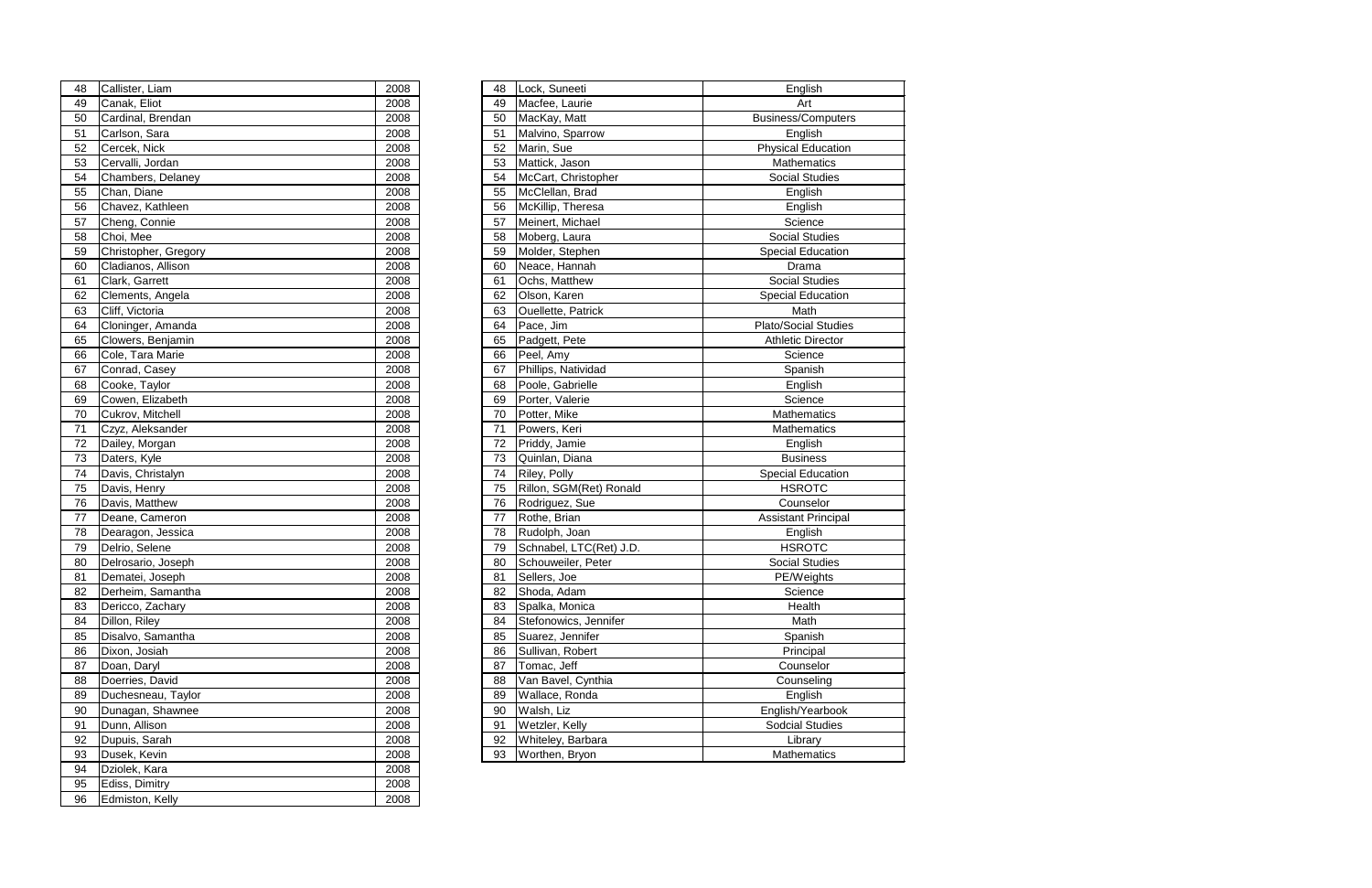| 97  | Edwards, Courtney     | 2008 |
|-----|-----------------------|------|
| 98  | Eisele, Lauren        | 2008 |
| 99  | Elliott, Sandra       | 2008 |
| 100 | English, Alysha       | 2008 |
| 101 | English, Tyler        | 2008 |
| 102 | Etnyre, Erin          | 2008 |
| 103 | Evans, Andrew         | 2008 |
| 104 | Evans, Jessica        | 2008 |
| 105 | Evanson, Nicholas     | 2008 |
| 106 | Fernandez, Hazel      | 2008 |
| 107 | Ferrari, Daniel       | 2008 |
| 108 | Fitzgerald, Ryan      | 2008 |
| 109 | Fleischer, Hillary    | 2008 |
| 110 | Foley, Nathan         | 2008 |
| 111 | Foote, Amy            | 2008 |
| 112 | Fourgis, Zackary      | 2008 |
| 113 | Fox Kraft, Nevada     | 2008 |
| 114 | Fradkin, Ruby         | 2008 |
| 115 | Franklin, Shelby      | 2008 |
| 116 | Fritz, Greyson        | 2008 |
| 117 | Fuentes, Leo          | 2008 |
| 118 | Fungavaka, Bishop     | 2008 |
| 119 | Furman, Selina        | 2008 |
| 120 | Garner, Kathryn       | 2008 |
| 121 | Gaxiola, Paulina      | 2008 |
| 122 | Gazzigli, Anthony     | 2008 |
| 123 | Giudici, Dominick     | 2008 |
| 124 | Gossi, Derek          | 2008 |
| 125 | Gough, Christina      | 2008 |
| 126 | Granata, Eric         | 2008 |
| 127 | Green, Alexander      | 2008 |
| 128 | Green, Jordyn         | 2008 |
| 129 | Greene, Hillary       | 2008 |
| 130 | Haddock, Courtney     | 2008 |
| 131 | Halki, Katelan        | 2008 |
| 132 | Hansen, Jessica       | 2008 |
| 133 | Hanson, Isaac         | 2008 |
| 134 | Hargrove, Chadwick    | 2008 |
| 135 | Harris, Cameron       | 2008 |
| 136 | Harris, Jaron         | 2008 |
| 137 | Harris, Joseph        | 2008 |
| 138 | Hartung, Lily         | 2008 |
| 139 | Hauser, Danielle      | 2008 |
| 140 | Hawthorne, Alyssa     | 2008 |
| 141 | Helfrick, Vanessa     | 2008 |
| 142 | Helmreich, John       | 2008 |
| 143 | Hemsath, Tiffanie     | 2008 |
| 144 | Henson Knapp, Sammuel | 2008 |
| 145 | Hershenow, Hillary    | 2008 |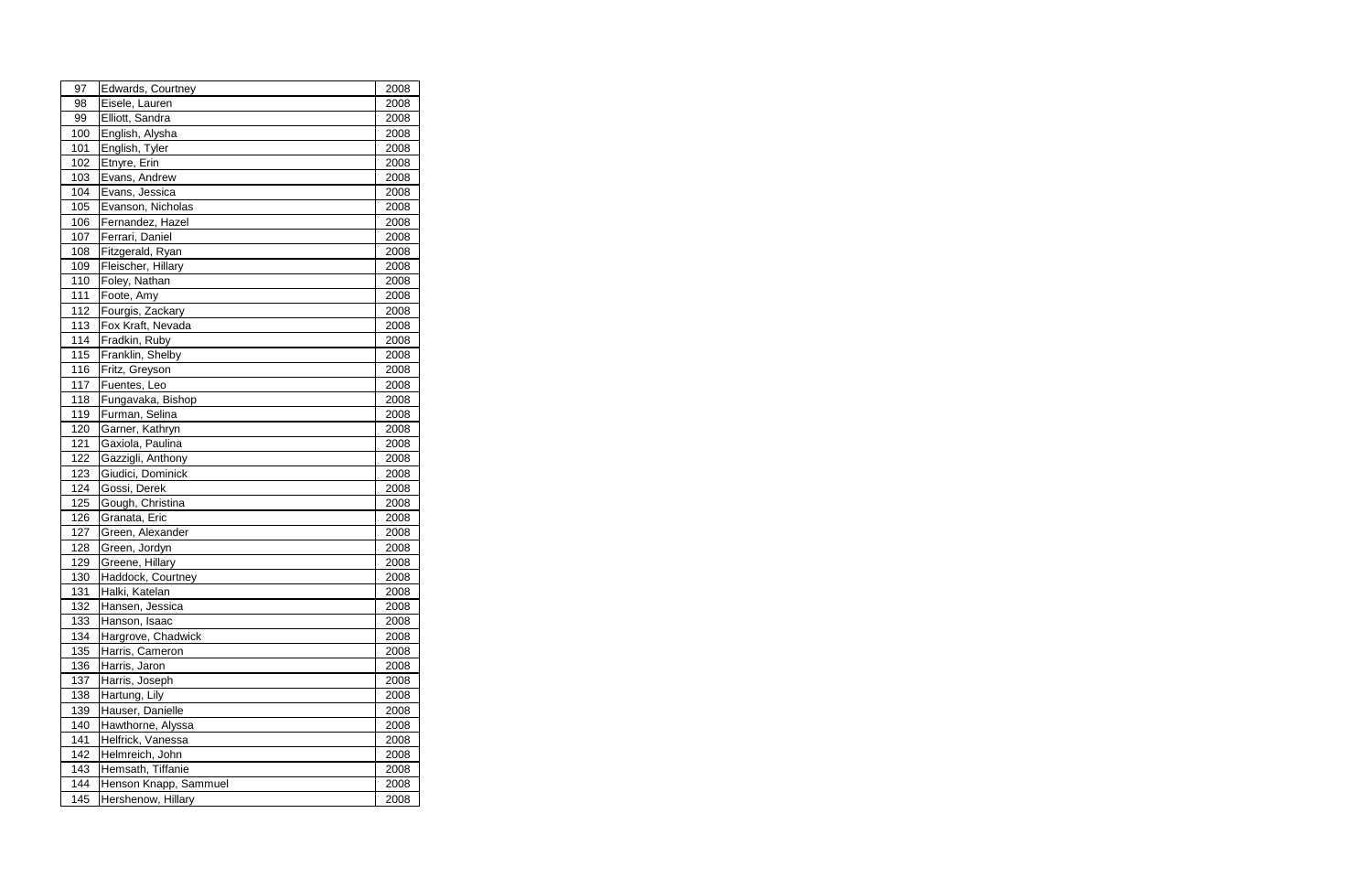| 146 | Herzik, Lindsey     | 2008 |  |
|-----|---------------------|------|--|
| 147 | Hibbitt, Ashley     | 2008 |  |
| 148 | Hickey, Taylor      | 2008 |  |
| 149 | Hill, Cavin         | 2008 |  |
| 150 | Hinkel, Blake       | 2008 |  |
| 151 | Hodge, Jordan       | 2008 |  |
| 152 | Hoel, Audrey        | 2008 |  |
| 153 | Hoff, Haleigh       | 2008 |  |
| 154 | Hoffman, Carilyn    | 2008 |  |
| 155 | Hope, Joshua        | 2008 |  |
| 156 | Hopkins, Crystal    | 2008 |  |
| 157 | Houston, Vance      | 2008 |  |
| 158 | Howard, Chase       | 2008 |  |
| 159 | Howard, Leanne      | 2008 |  |
| 160 | Hull, David         | 2008 |  |
| 161 | Hurtado, Jennifer   | 2008 |  |
| 162 | Iveson, Morgan      | 2008 |  |
| 163 | Jacobs, Julian      | 2008 |  |
| 164 | Johns, Courtney     | 2008 |  |
| 165 | Johnson, Charlie    | 2008 |  |
| 166 | Johnson, Rachel     | 2008 |  |
| 167 | Jones, Robin        | 2008 |  |
| 168 | Joseph, Jessica     | 2008 |  |
| 169 | Kachurak, Skyler    | 2008 |  |
| 170 | Kahan, Kevin        | 2008 |  |
| 171 | Kahan, Michael      | 2008 |  |
| 172 | Kaiser, Stefan      | 2008 |  |
| 173 | Kaminkow, Katie     | 2008 |  |
| 174 | Kaminski, Matthew   | 2008 |  |
| 175 | Kaur, Amrit         | 2008 |  |
| 176 | Khan, Kowsar        | 2008 |  |
| 177 | Kilburn, Jesse      | 2008 |  |
| 178 | Kirsch, John        | 2008 |  |
| 179 | Knecht, Nicholas    | 2008 |  |
| 180 | Knuf Yantis, Amelia | 2008 |  |
| 181 | Koci, Micaela       | 2008 |  |
| 182 | Kovac, Adam         | 2008 |  |
| 183 | Kukulica, Dominic   | 2008 |  |
| 184 | Kwek, Sheree        | 2008 |  |
| 185 | Labuda, Elizabeth   | 2008 |  |
| 186 | Labuda, Kimberly    | 2008 |  |
| 187 | Lane, Marcus        | 2008 |  |
| 188 | Lang, Diana         | 2008 |  |
| 189 | Latour, Grace       | 2008 |  |
| 190 | Laughlin, Galen     | 2008 |  |
| 191 | Lee, Katrishia      | 2008 |  |
| 192 | Lee, Kyong Min      | 2008 |  |
| 193 | Lee, Stephen        | 2008 |  |
| 194 | Lee High, Nicolas   | 2008 |  |
|     |                     |      |  |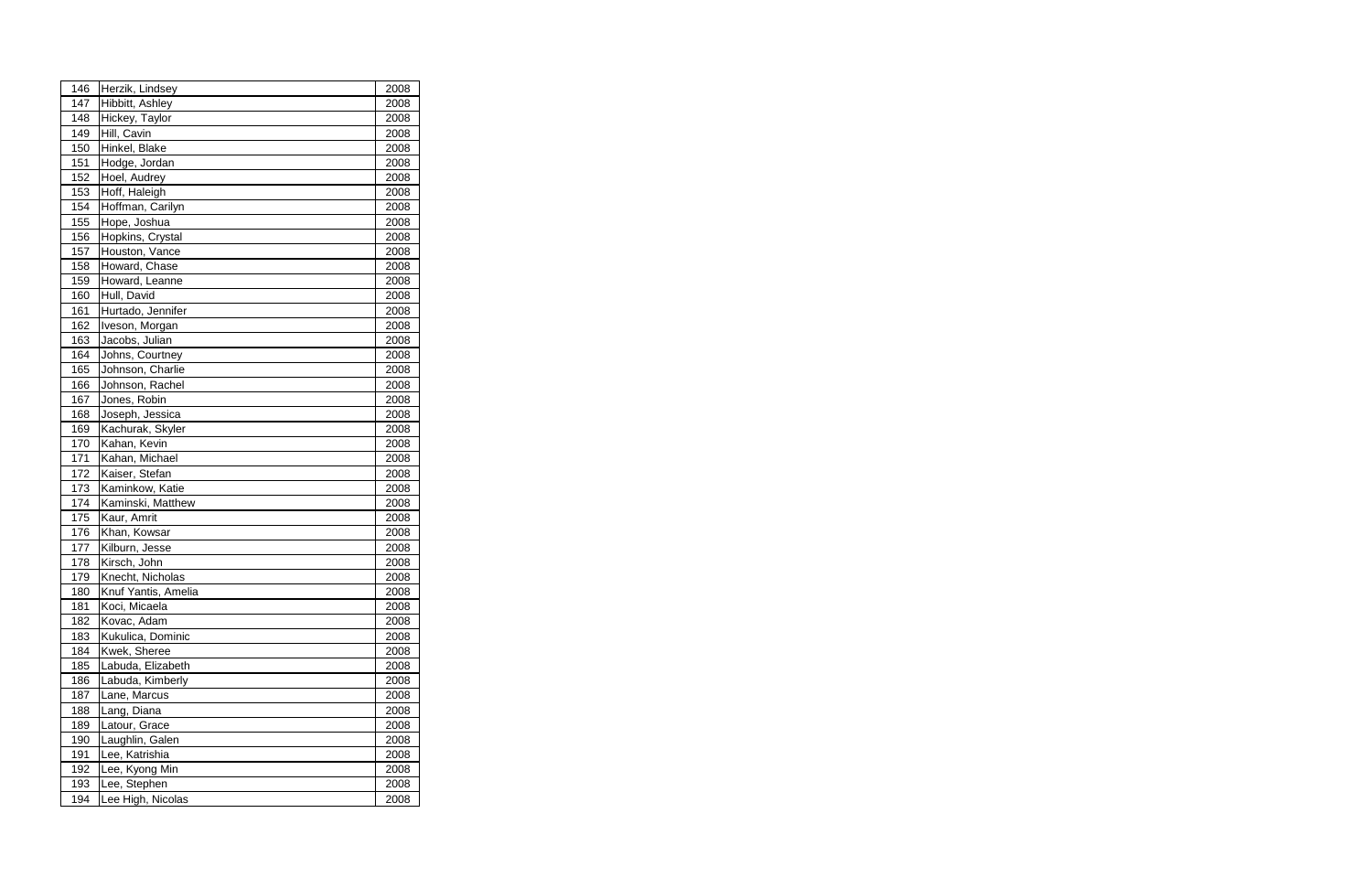| 195        | Lewis, Damon                          | 2008         |  |
|------------|---------------------------------------|--------------|--|
| 196        | Little, Calli                         | 2008         |  |
| 197        | Littlewood, Carrie                    | 2008         |  |
| 198        | Lopes, Daniel                         | 2008         |  |
| 199        | Lopez, Jennifer                       | 2008         |  |
| 200        | Lopez, Juan                           | 2008         |  |
| 201        | Lorring, Malina                       | 2008         |  |
| 202        | Losure, Kari                          | 2008         |  |
| 203        | Lundin, Eric                          | 2008         |  |
| 204        | Lyons, Alan                           | 2008         |  |
| 205        | Lysdal, Erica                         | 2008         |  |
| 206        | Ma, Xiaoteng                          | 2008         |  |
| 207        | Mack, Erin                            | 2008         |  |
| 208        | Mack, Katie                           | 2008         |  |
| 209        | Makhmudov, Rashid                     | 2008         |  |
| 210        | Mannan, Irin                          | 2008         |  |
| 211        | Manson, Coleman                       | 2008         |  |
| 212        | Marcil, Jamie                         | 2008         |  |
| 213        | Marin, Charles                        | 2008         |  |
| 214        | Marshall, Keaniniulaokalani           | 2008         |  |
| 215        | Martin, Jeremy                        | 2008         |  |
| 216        | Martinez, Esteban                     | 2008         |  |
| 217        | Mason, Spencer                        | 2008         |  |
| 218        | Mathis, Catherine                     | 2008         |  |
| 219        | Mathis, Megan                         | 2008         |  |
| 220        | Matthews, Alan                        | 2008         |  |
| 221        | Mccauley, Anastacia                   | 2008         |  |
| 222        | Mcguire, Shane                        | 2008         |  |
| 223        | Mcguire, Shannon                      | 2008         |  |
| 224        | Mckinley, Allen                       | 2008         |  |
| 225        | Mcloughlin, Lauren                    | 2008         |  |
| 226        | Mcmillan, Brian                       | 2008         |  |
| 227        | Medina, Dennis                        | 2008         |  |
| 228        | Mehta, Sachin                         | 2008         |  |
| 229        | Melendez, Adair                       | 2008         |  |
| 230        | Mendoza, Mariana                      | 2008         |  |
| 231<br>232 | Mendoza, Michelle<br>Miccile, Dominic | 2008         |  |
|            |                                       | 2008         |  |
| 233<br>234 | Michels, Charles<br>Mignolet, Alizee  | 2008<br>2008 |  |
| 235        | Milicevic, Vladimir                   | 2008         |  |
| 236        | Miller, Megan                         | 2008         |  |
| 237        | Milton, Bradley                       | 2008         |  |
| 238        | Miner, Joshua                         | 2008         |  |
| 239        | Mojumder, Rogina                      | 2008         |  |
| 240        | Monticelli, Mari                      | 2008         |  |
| 241        | Montoya, Joseph                       | 2008         |  |
| 242        | Moreno, Jaclyn                        | 2008         |  |
| 243        | Morgan, William                       | 2008         |  |
|            |                                       |              |  |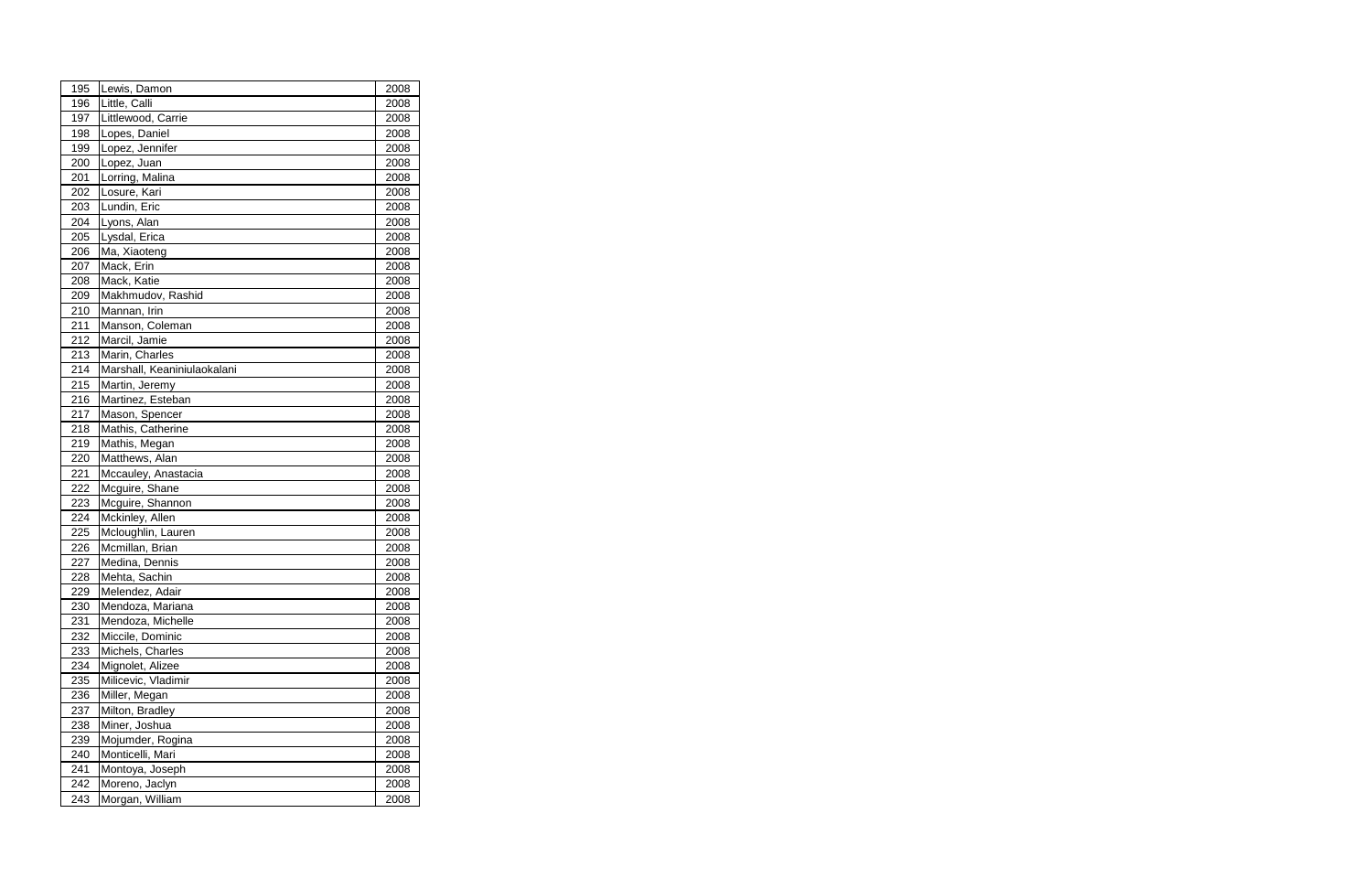| 244 | Morrey, Alyssa      | 2008 |
|-----|---------------------|------|
| 245 | Mouchou, Jarad      | 2008 |
| 246 | Mueller, Daniel     | 2008 |
| 247 | Murray, Trevor      | 2008 |
| 248 | Nau, Mathew         | 2008 |
| 249 | Neathammer, Shelby  | 2008 |
| 250 | Novacek, Raimy      | 2008 |
| 251 | Nunez, Christian    | 2008 |
| 252 | Nyman, Austin       | 2008 |
| 253 | Ocana, Blanca       | 2008 |
| 254 | Olander, Jamie      | 2008 |
| 255 | Olander, Margaret   | 2008 |
| 256 | Olear, Casey        | 2008 |
| 257 | Olson, Lindsay      | 2008 |
| 258 | Orgill, Matthew     | 2008 |
| 259 | Ouellette, Jillian  | 2008 |
| 260 | Ozmen, Eda          | 2008 |
| 261 | Pakele, Lucas       | 2008 |
| 262 | Pallanck, Niki      | 2008 |
| 263 | Parry, Keith        | 2008 |
| 264 | Patterson, Amanda   | 2008 |
| 265 | Pena, Moncerrat     | 2008 |
| 266 | Peronto, Jace       | 2008 |
| 267 | Peters, Cody        | 2008 |
| 268 | Peters, Sydney      | 2008 |
| 269 | Peterson, Kegan     | 2008 |
| 270 | Pope, Adam          | 2008 |
| 271 | Potter, Daniel      | 2008 |
| 272 | Pourchot, Nathaniel | 2008 |
| 273 | Presto, Matthew     | 2008 |
| 274 | Preston, Matthew    | 2008 |
| 275 | Rahming, Ashleigh   | 2008 |
| 276 | Ramirez, Quintin    | 2008 |
| 277 | Rao, Hengli         | 2008 |
| 278 | Ray, Kaitlin        | 2008 |
| 279 | Ray, Trevor         | 2008 |
| 280 | Real, Marco Antonio | 2008 |
| 281 | Real, Oswaldo       | 2008 |
| 282 | Rempel, Ariel       | 2008 |
| 283 | Reyes, Josue        | 2008 |
| 284 | Reyes, Rebecca      | 2008 |
| 285 | Robinson, Richard   | 2008 |
| 286 | Rosa, Gina          | 2008 |
| 287 | Rovetti, Morgan     | 2008 |
| 288 | Ruiz, Cheyenne      | 2008 |
| 289 | Ruiz, Elizabeth     | 2008 |
| 290 | Ryan, Taylor        | 2008 |
| 291 | Ryckebosch, Macy    | 2008 |
| 292 | Salika, Molly       | 2008 |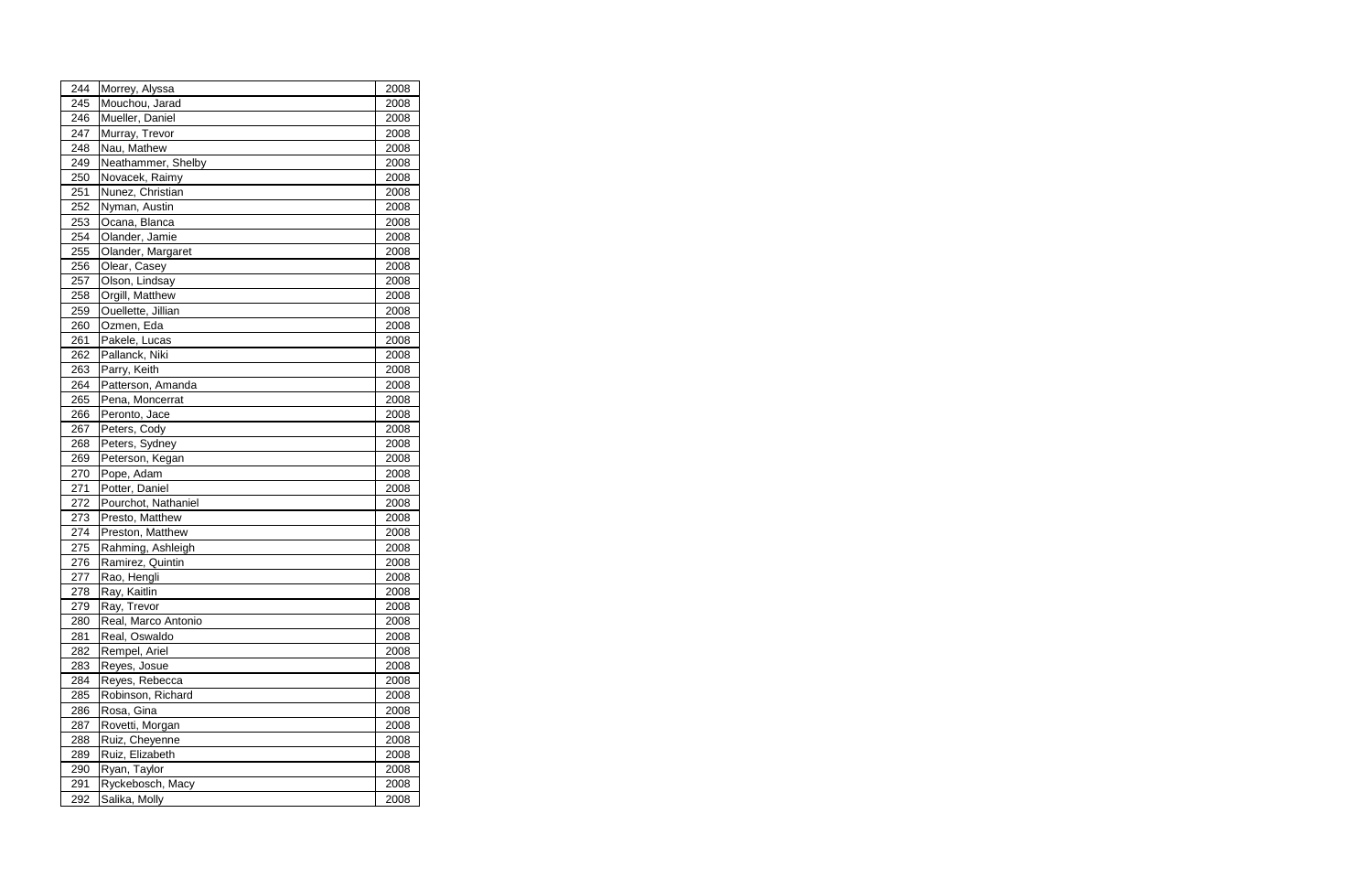| 294<br>Sande, Barrett<br>2008<br>295<br>Sauls, Andrew<br>2008<br>296<br>2008<br>Schewe, Jay<br>297<br>Schmehl, Rachelle<br>2008<br>Scott, Samantha<br>298<br>2008<br>299<br>Secrist, Daniel<br>2008<br>300<br>Secrist, Dylan<br>2008<br>301<br>Segarra, Anthony<br>2008<br>302<br>Shanks, Quincy<br>2008<br>303<br>Sharif, Athoye<br>2008<br>304<br>Sherman, Jordan<br>2008 |  |
|-----------------------------------------------------------------------------------------------------------------------------------------------------------------------------------------------------------------------------------------------------------------------------------------------------------------------------------------------------------------------------|--|
|                                                                                                                                                                                                                                                                                                                                                                             |  |
|                                                                                                                                                                                                                                                                                                                                                                             |  |
|                                                                                                                                                                                                                                                                                                                                                                             |  |
|                                                                                                                                                                                                                                                                                                                                                                             |  |
|                                                                                                                                                                                                                                                                                                                                                                             |  |
|                                                                                                                                                                                                                                                                                                                                                                             |  |
|                                                                                                                                                                                                                                                                                                                                                                             |  |
|                                                                                                                                                                                                                                                                                                                                                                             |  |
|                                                                                                                                                                                                                                                                                                                                                                             |  |
|                                                                                                                                                                                                                                                                                                                                                                             |  |
|                                                                                                                                                                                                                                                                                                                                                                             |  |
| 305<br>Shuman, Bennett<br>2008                                                                                                                                                                                                                                                                                                                                              |  |
| 306<br>Sidorski, David<br>2008                                                                                                                                                                                                                                                                                                                                              |  |
| Silsby, Chad<br>307<br>2008                                                                                                                                                                                                                                                                                                                                                 |  |
| Simon, Kiriae<br>308<br>2008                                                                                                                                                                                                                                                                                                                                                |  |
| 309<br>Simpson, Andrew<br>2008                                                                                                                                                                                                                                                                                                                                              |  |
| 310<br>Siri, Ryan<br>2008                                                                                                                                                                                                                                                                                                                                                   |  |
| Slater, Joelle<br>311<br>2008                                                                                                                                                                                                                                                                                                                                               |  |
| 312<br>Sliger, Kahlin<br>2008                                                                                                                                                                                                                                                                                                                                               |  |
| 313<br>Slocumb, Melissa<br>2008                                                                                                                                                                                                                                                                                                                                             |  |
| 314<br>Smart, Charles<br>2008                                                                                                                                                                                                                                                                                                                                               |  |
| 315<br>Smith, Andrea<br>2008                                                                                                                                                                                                                                                                                                                                                |  |
| 316<br>Soto, German<br>2008                                                                                                                                                                                                                                                                                                                                                 |  |
| 317<br>Sparrow, Tiffany<br>2008                                                                                                                                                                                                                                                                                                                                             |  |
| 318<br>Spelius, Constanza<br>2008                                                                                                                                                                                                                                                                                                                                           |  |
| 319<br>Standen, Alexander<br>2008                                                                                                                                                                                                                                                                                                                                           |  |
| 320<br>Stanko, Sarah<br>2008                                                                                                                                                                                                                                                                                                                                                |  |
| 321<br>Starr, Ryan<br>2008                                                                                                                                                                                                                                                                                                                                                  |  |
| Steedman, Zoe<br>322<br>2008                                                                                                                                                                                                                                                                                                                                                |  |
| 323<br>Steele, Austin<br>2008                                                                                                                                                                                                                                                                                                                                               |  |
| 324<br>Stern, Joshua<br>2008                                                                                                                                                                                                                                                                                                                                                |  |
| 325<br>Stern, Max<br>2008                                                                                                                                                                                                                                                                                                                                                   |  |
| 326<br>Stewart, Johnathan<br>2008                                                                                                                                                                                                                                                                                                                                           |  |
| Stirrat, Tawny<br>327<br>2008                                                                                                                                                                                                                                                                                                                                               |  |
| Stodtmeister, Kipp<br>328<br>2008                                                                                                                                                                                                                                                                                                                                           |  |
| 329<br>Stodtmeister, Kyle<br>2008                                                                                                                                                                                                                                                                                                                                           |  |
| Stoever, Malachi<br>330<br>2008                                                                                                                                                                                                                                                                                                                                             |  |
| 331<br>Stousland, Sara<br>2008                                                                                                                                                                                                                                                                                                                                              |  |
| 332<br>Strawn, Ethan<br>2008                                                                                                                                                                                                                                                                                                                                                |  |
| 333<br>Stutchman, Travis<br>2008                                                                                                                                                                                                                                                                                                                                            |  |
| 334<br>2008<br>Su, Eleanor                                                                                                                                                                                                                                                                                                                                                  |  |
| 335<br>Taabodi, Aryan<br>2008                                                                                                                                                                                                                                                                                                                                               |  |
| 336<br>Taabodi, Setare<br>2008                                                                                                                                                                                                                                                                                                                                              |  |
| 337<br>Taylor, Brandi<br>2008                                                                                                                                                                                                                                                                                                                                               |  |
| Taylor, Reese<br>338<br>2008                                                                                                                                                                                                                                                                                                                                                |  |
| 339<br>Thompson, Wesley<br>2008                                                                                                                                                                                                                                                                                                                                             |  |
| Thornton, Katharine<br>340<br>2008                                                                                                                                                                                                                                                                                                                                          |  |
| 341<br>Tolen, Zachary<br>2008                                                                                                                                                                                                                                                                                                                                               |  |